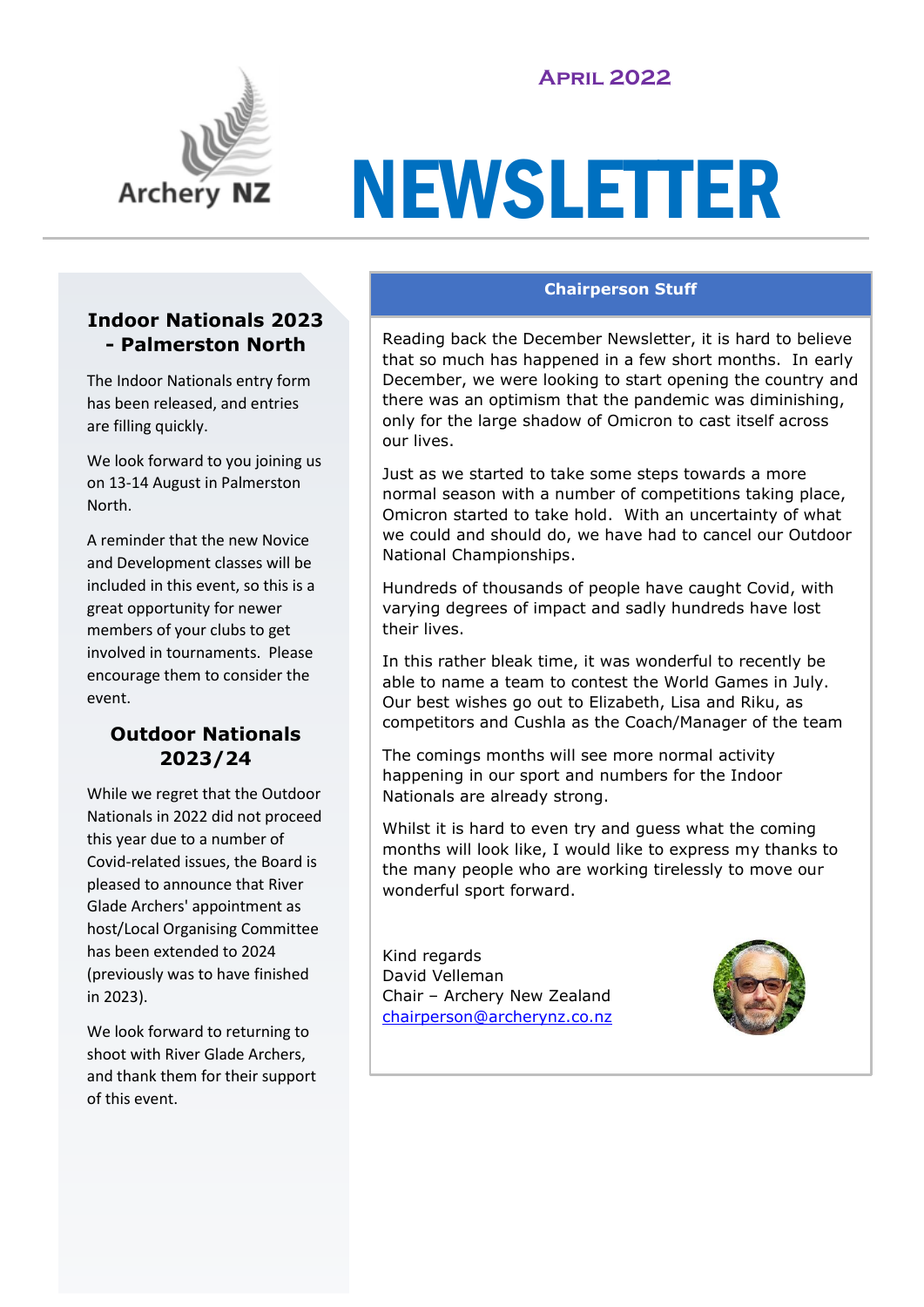### **AGM Date Announcement**

Archery NZ's Annual General Meeting will be held on Monday 29 August at 7:30pm, by Zoom. Please find attached the Notice of AGM and call for Board Member nominations and Service Award nominations.

## **Volunteer Intern**

We are pleased to announce that Monique Aitcheson, a student from University of Canterbury, will be joining us as an administration intern (120h) over the next six months. Monique will be assisting the Board and committees and has a special interest in coaching through her studies, so we will be looking to get her exposure in that area too.

Please make Monique welcome when you come across her in the role.

## **Constitution Change - End of Financial Year**

The postal ballot has been completed, and successfully passed the change in year end to 31 March for Archery NZ. This will mean that our AGM will need to be hosted before the end of August each year (within 5 months of the AGM). Thank you to all for supporting this change to facilitate improved financial reporting timings for AGMs.



#### **Board Update**

We have regretfully accepted the resignation of George Rossolatos from the Board for personal reasons. George joined the Board in April 2021, has been a valued team member, and we have appreciated his calm and measured approach to the role, plus his support of the Youth Committee and Youth Council.

In looking to fill this internal vacancy until the Annual General Meeting, and also to fill an independent 'coopted' Board position, the Board sought expressions of interest for both internal and independent Board positions. The Board is pleased to have received a number of excellent expressions of interest from individuals that have good governance experience, and a range of complementary skills for the existing Board.

Due to health and family reasons, Melanie Jones has indicated that she will unfortunately be unable to continue in her Board Member role for a period of time. With the quality of Board Member applications received, Melanie felt it was the right time to step aside from the role in order to allow another to take up a Board role. Melanie has been a member of the Governance Committee and Youth Committee during her tenure on the Board and has been a contributor to the review of the Constitution and Admin Rules. The Board has appreciated her sensible and considered input to Board decisions and direction. Melanie has indicated she would like to continue with her role as Records Officer, which she has done a great job in after picking this up.

We take this opportunity to sincerely thank George and Melanie for their work over the past year. We will miss your input as great Board members and people, and we are fortunate to also have some fantastic new talent joining the Board. Our new Board Members (two independent and one ANZ member filling a vacancy until the AGM) will be announced to members shortly as these appointments are finalised.